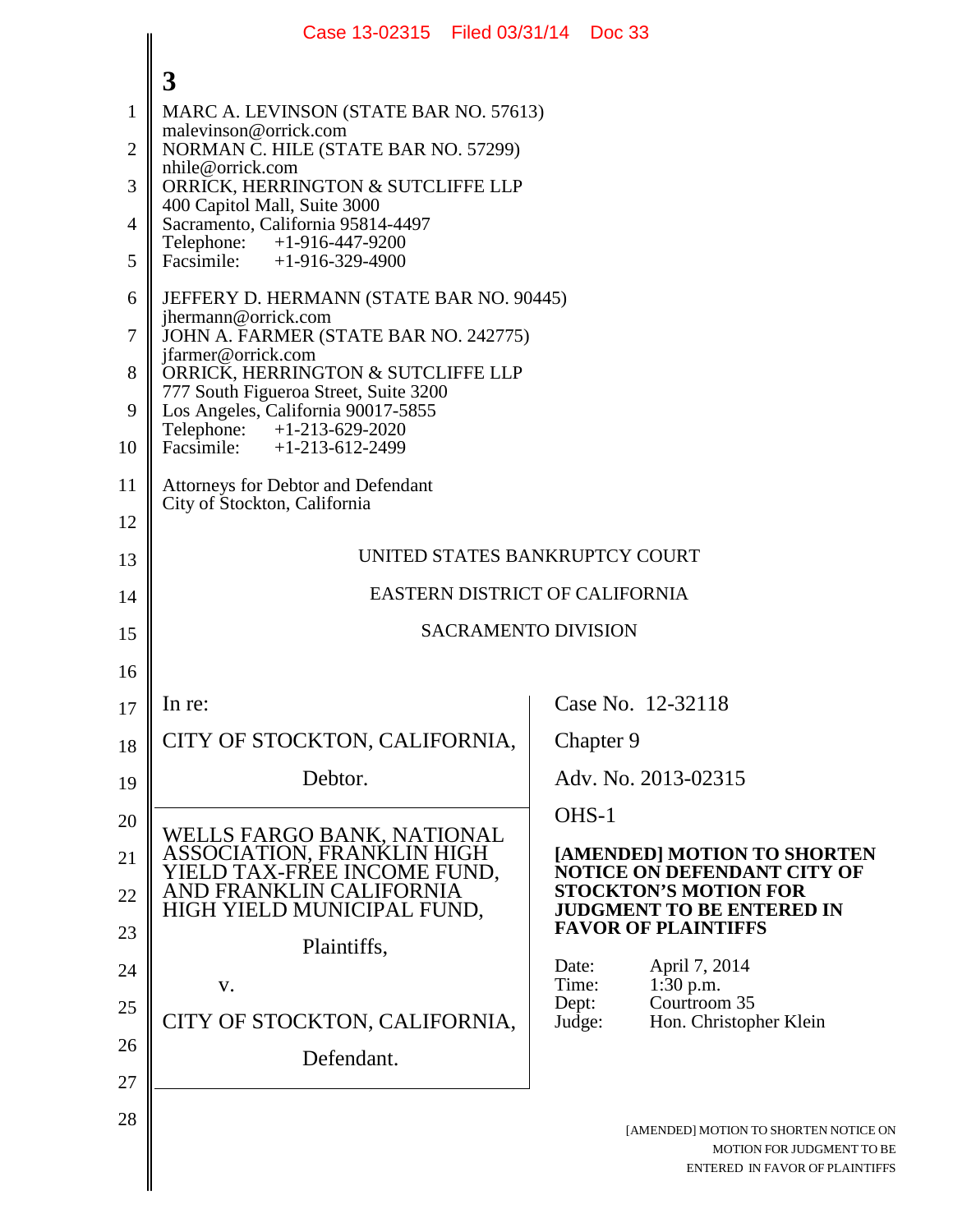## Case 13-02315 Filed 03/31/14 Doc 33

I

 $\parallel$ 

| 1              | The City of Stockton, California (the "City"), the debtor and the defendant in the above-                                                                                                                                                                                                     |  |  |  |
|----------------|-----------------------------------------------------------------------------------------------------------------------------------------------------------------------------------------------------------------------------------------------------------------------------------------------|--|--|--|
| $\overline{2}$ | captioned case and adversary proceeding, respectively, moves (by this "Amended Motion") for                                                                                                                                                                                                   |  |  |  |
| 3              | entry of an order shortening the notice period for the hearing on the Defendant City Of Stockton's                                                                                                                                                                                            |  |  |  |
| $\overline{4}$ | Motion For Judgment To Be Entered In Favor Of Plaintiffs (the "Motion for Judgment").                                                                                                                                                                                                         |  |  |  |
| 5              | Pursuant to Local Rules $9014-1(f)(1)$ and $9014-1(f)(3)$ , the Court can, for good cause shown,                                                                                                                                                                                              |  |  |  |
| 6              | order that the amount of notice for a hearing be shortened. The City respectfully represents that                                                                                                                                                                                             |  |  |  |
| $\overline{7}$ | good cause exists to shorten notice of the hearing on the Motion for Judgment from 28 days to 11                                                                                                                                                                                              |  |  |  |
| 8              | days. <sup>1</sup>                                                                                                                                                                                                                                                                            |  |  |  |
| 9              | At a status conference on March 19, 2014, the Court set further status conferences on                                                                                                                                                                                                         |  |  |  |
| 10             | April 7, 2014 1:30 p.m. and on April 28, 2014 1:30 p.m. Of the Court's available hearing dates                                                                                                                                                                                                |  |  |  |
| 11             | before the start of the trial and confirmation hearing on May 12, 2014, these were the only dates                                                                                                                                                                                             |  |  |  |
| 12             | that appeared to work for the parties to the adversary proceeding.                                                                                                                                                                                                                            |  |  |  |
| 13             | The Motion for Judgment asks that the Court enter an order dispensing with the major                                                                                                                                                                                                          |  |  |  |
| 14             | issues in the adversary proceeding and directing entry of a judgment in favor of plaintiffs and                                                                                                                                                                                               |  |  |  |
| 15             | against the City in the form, content and manner described in the Motion for Judgment. In so                                                                                                                                                                                                  |  |  |  |
| 16             | doing, it seeks a prompt resolution of this litigation by eliminating an issue that the City chooses                                                                                                                                                                                          |  |  |  |
| 17             | not to contest. If granted, the relief sought by the Motion for Judgment will expedite the                                                                                                                                                                                                    |  |  |  |
| 18             | confirmation hearing and greatly reduce, if not eliminate, the need for further briefing on the                                                                                                                                                                                               |  |  |  |
| 19             | issues raised in the adversary proceeding. However, many of the benefits of expediting                                                                                                                                                                                                        |  |  |  |
| 20             | preparations for the confirmation trial would be lost if the Motion for Judgment is not heard until                                                                                                                                                                                           |  |  |  |
| 21             | April 28, only two weeks before the trial and confirmation hearing. The City therefore seeks to                                                                                                                                                                                               |  |  |  |
| 22             | have the Motion for Judgment heard on April 7, the only other date available for a hearing prior                                                                                                                                                                                              |  |  |  |
| 23             | to the start of trial.                                                                                                                                                                                                                                                                        |  |  |  |
| 24             | The plaintiffs would not be prejudiced if the Amended Motion were granted and the                                                                                                                                                                                                             |  |  |  |
| 25             | notice of the hearing on the Motion for Judgment were shortened such that it can be heard on the                                                                                                                                                                                              |  |  |  |
| 26             | previously-scheduled April 7 hearing date. Plaintiffs still will have 11 days to evaluate the relief                                                                                                                                                                                          |  |  |  |
| 27<br>28       | <sup>1</sup> The City's Motion To Shorten Notice On Defendant City Of Stockton's Motion For Judgment To Be Entered In<br>Favor Of Plaintiff's was filed and served, along with its accompanying notice, on March 27, 2014.<br>MOTION TO SHORTEN NOTICE ON CITY'S<br>MOTION FOR JUDGMENT TO BE |  |  |  |
|                | $-2-$<br>ENTERED IN FAVOR OF PLAINTIFFS                                                                                                                                                                                                                                                       |  |  |  |